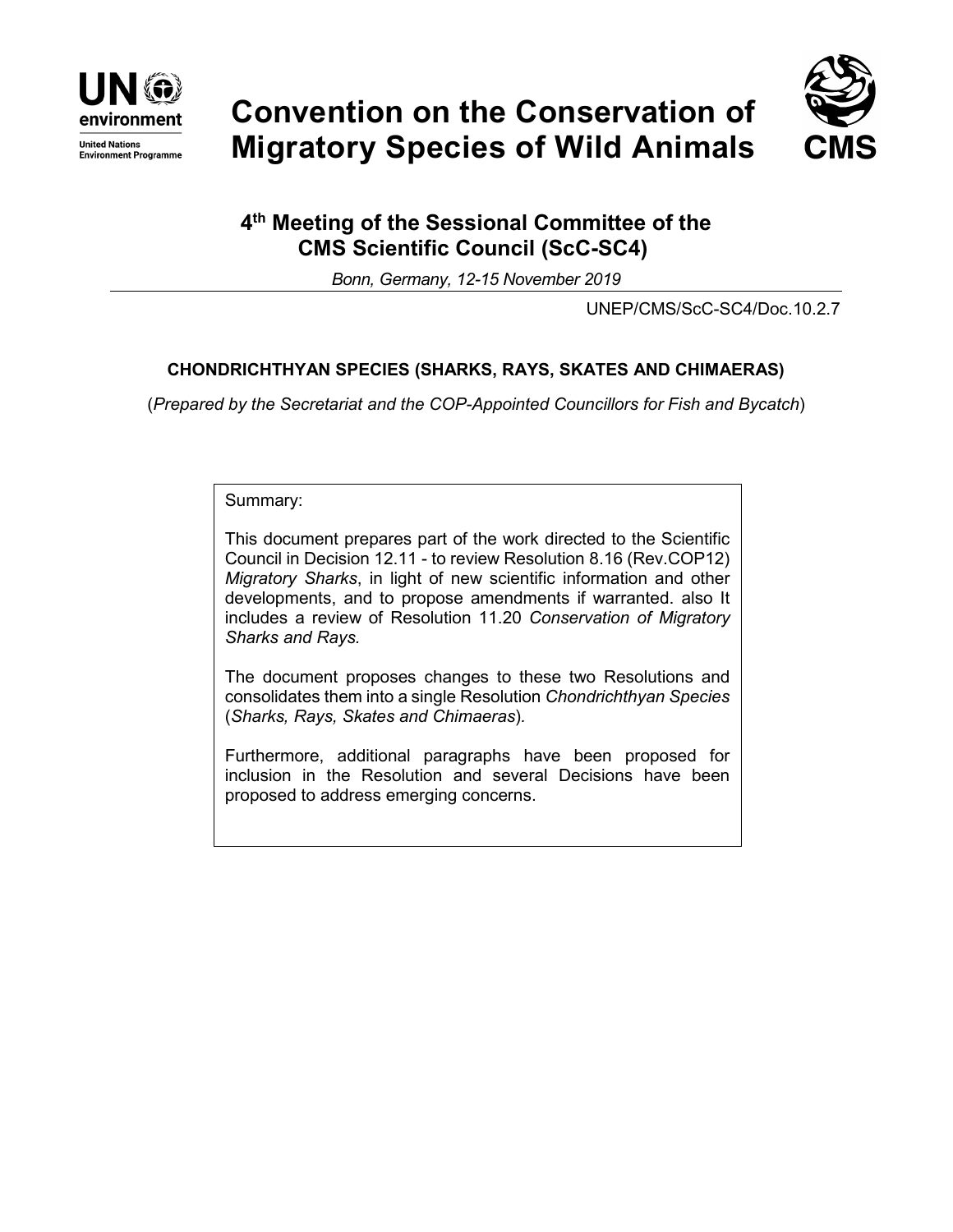# **CHONDRICHTHYAN SPECIES (SHARKS, RAYS, SKATES AND CHIMAERAS)**

#### **Background**

- 1. At the Twelfth Meeting of the Conference of the Parties (COP12) a large exercise was undertaken to repeal redundant resolutions and consolidate multiple resolutions on the same subject into one revised document.
- 2. As part of this exercise, Parties adopted Decisions 12.11 and 12.12 on the Review of Resolutions:

#### *Decision 12.11*

*The Scientific Council shall:*

*a) Review:*

- *i.* UNEP/CMS/Resolution 7.18 (Rev.COP12) on the Agreement for Dugong (Dugong *dugong) Conservation,*
- *ii. UNEP/CMS/Resolution 8.16 (Rev.COP12) on Migratory Sharks, and*
- *iii. UNEP/CMS/Resolution 6.3 (Rev.COP12) on Southern Hemisphere Albatross Conservation*

*to determine whether they should be revised in light of new scientific information and other developments and propose amendments, if warranted.*

*b) Submit proposed amendments or a new resolution, as appropriate, to the Standing Committee for consideration at its 49th meeting.*

#### *Decision 12.12*

*The Standing Committee shall review and consider the proposed amendments or new resolution of the Scientific Council referred to in Decision 12.11 (b) and submit any proposed amendments to the resolutions or a new resolution to the 13th meeting of the Conference of the Parties for its consideration and decision.*

- 3. Between the 3<sup>rd</sup> and the 4<sup>th</sup> Meeting of the Sessional Committee of the Scientific Council, the COP-appointed Councillors for Fish and for Bycatch and the Secretariat, have undertaken this exercise with regard to Resolution 8.16 (Rev.COP12) Migratory Sharks. The Scientific Council's reviews of UNEP/CMS/Resolution 7.18 (Rev.COP12) *Agreement for Dugong (Dugong dugong) Conservation* and UNEP/CMS/Resolution 6.3 (Rev.COP12) *Southern Hemisphere Albatross Conservation* are being dealt with in document UNEP/CMS/ScC-SC4/Doc.10.2.11 *Review of Resolutions*.
- 4. As part of the review process, the other Resolution in effect on these taxa, Resolution 11.20 *Conservation of Migratory Sharks and Rays* should also be considered by the Scientific Council. A consolidated resolution has been prepared for the Council's consideration.
- 5. Four additional paragraphs have been proposed, to provide guidance to Parties on the implementation of Article III (5) of the Convention with respect to Appendix I-listed chondrichthyan species that have been caught as bycatch or caught by a non-Party.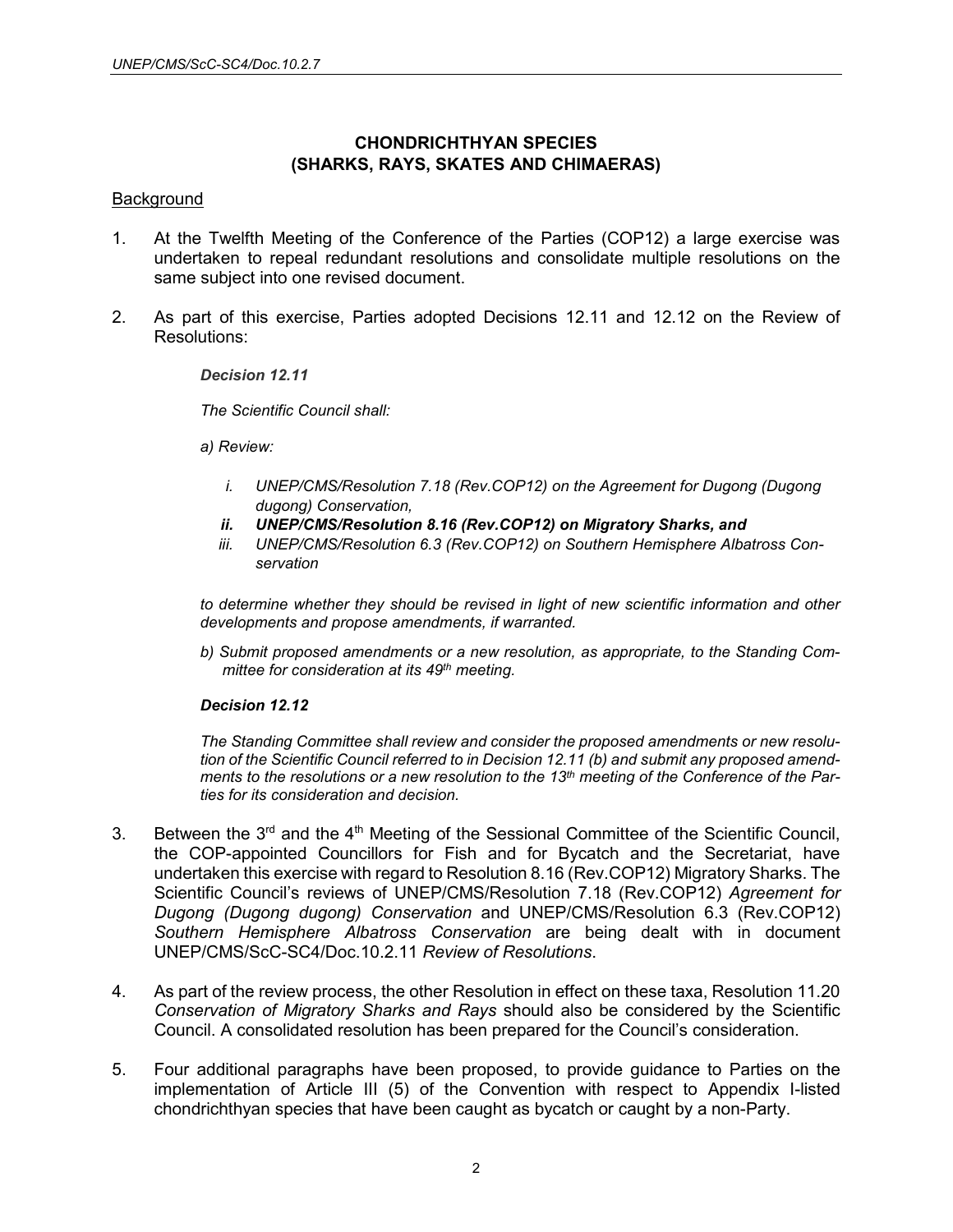- 6. To assist in the implementation of these additional paragraphs, three draft Decisions, directed to the Scientific Council, the Secretariat and the Parties have been included, which specify relevant actions relating to the implementation of Article III (5), including national legislation and reporting.
- 7. Following the practice followed at COP12, Annex 1 presents a draft consolidated resolution that includes, in the left-hand column, the original text and preamble of the Resolutions being consolidated. The right-hand column indicates the source of the text and a comment regarding any proposed change.
- 8. Annex 2 contains the clean version of the draft consolidated Resolution, taking into account the comments in Annex 1.
- 9. Annex 3 contains draft decisions directed to the Parties, the Secretariat and the Council related to Appendix I-listed chondrichthyan species.

#### Recommended Actions:

- 10. The Council is recommended to:
	- a) review the suggestions made in Annex 1;
	- b) recommend the consolidated Resolution included in Annex 2 for adoption by COP13;
	- c) review and recommend the Decisions included in Annex 3 for adoption by COP13.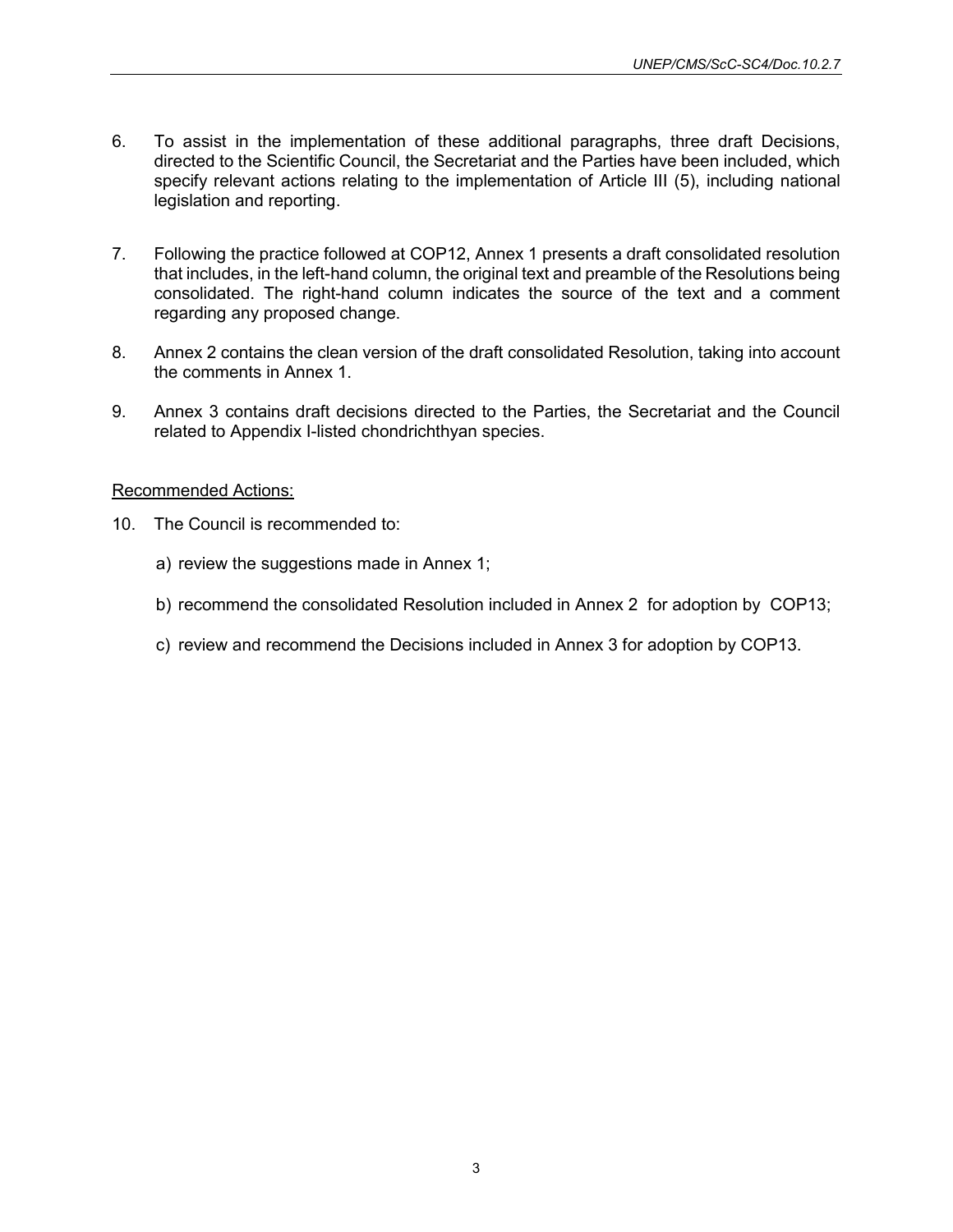# **DRAFT CONSOLIDATED RESOLUTION: CHONDRICHTHYAN SPECIES (SHARKS, RAYS, SKATES AND CHIMAERAS)**

# *NB: Proposed new text is underlined. Text to be deleted is crossed out.*

| <b>Text from Existing Resolutions</b>                                                                                                                                                                                                                                                                                                                                                                                                                                                                                                                                                                                                                                                                                                                                                                                                                                                                                        | <b>Comment</b>                                                                                                                                                                                                                                         |
|------------------------------------------------------------------------------------------------------------------------------------------------------------------------------------------------------------------------------------------------------------------------------------------------------------------------------------------------------------------------------------------------------------------------------------------------------------------------------------------------------------------------------------------------------------------------------------------------------------------------------------------------------------------------------------------------------------------------------------------------------------------------------------------------------------------------------------------------------------------------------------------------------------------------------|--------------------------------------------------------------------------------------------------------------------------------------------------------------------------------------------------------------------------------------------------------|
| Acknowledging the obligations of the global community to con-<br>serve, protect and manage migratory sharks as underpinned by,<br>inter alia, the Convention on Biological Diversity (CBD), the Con-<br>vention on the Conservation of Migratory Species of Wild Animals<br>(CMS), the Convention on International Trade in Endangered Spe-<br>cies of Wild Fauna and Flora (CITES), the United Nations Conven-<br>tion on the Law of the Sea, the United Nations Agreement for the<br>Implementation of the Provisions of the United Nations Convention<br>on the Law of the Sea of 10 December 1982 relating to the Con-<br>servation and Management of Straddling Fish Stocks and Highly<br>Migratory Fish Stocks and the United Nations Food and Agriculture<br>Organization (FAO) International Plan of Action for the Conserva-<br>tion and Management of Sharks (IPOA-Sharks), and FAO's Com-<br>mittee on Fisheries, | Resolution 8.16<br>(Rev.COP12)<br>Retain and amend to<br>spell out CMS and FAO<br>and to add the acronyms<br>for "Convention on Bio-<br>logical Diversity "and "In-<br>ternational Plan of Action<br>for the Conservation and<br>Management of Sharks" |
| Recognizing that under CMS, Range States should take action to<br>conserve, protect and manage migratory species, and endeavour<br>to conclude Agreements to promote the conservation and manage-<br>ment of migratory species,                                                                                                                                                                                                                                                                                                                                                                                                                                                                                                                                                                                                                                                                                              | Resolution 8.16<br>(Rev.COP12)<br>Retain                                                                                                                                                                                                               |
| Noting that several shark chondrichthyan species are already listed<br>in Appendices I and II,                                                                                                                                                                                                                                                                                                                                                                                                                                                                                                                                                                                                                                                                                                                                                                                                                               | Resolution 8.16<br>(Rev.COP12)<br>Retain and amend to re-<br>flect that the resolution<br>refers to all chondrich-<br>thyan species                                                                                                                    |
| Aware of the vital ecosystem role played by sharks, and the signif-<br>icant and continuing mortality of sharks listed on Appendix I and II<br>through a range of impacts, including habitat destruction, target<br>fisheries, illegal, unreported and unregulated (IUU) fishing, and as<br>fisheries by-catch, and                                                                                                                                                                                                                                                                                                                                                                                                                                                                                                                                                                                                          | Resolution 8.16<br>(Rev.COP12)<br>Redundant; the content<br>of this paragraph was<br>merged with a similar                                                                                                                                             |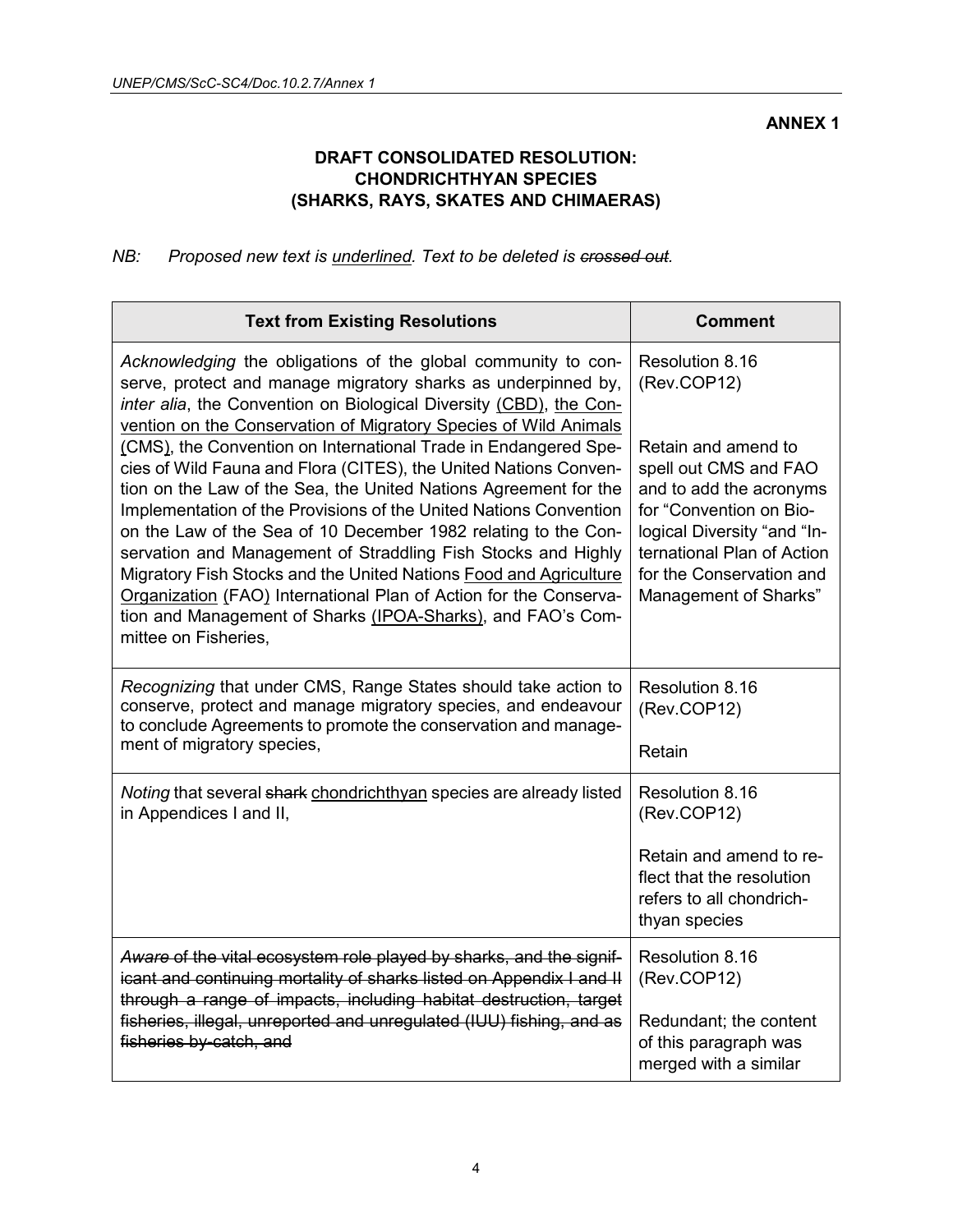| <b>Text from Existing Resolutions</b>                                                                                                                                                                                                                                                                                                                                                                                                                     | <b>Comment</b>                                                                                                                                                           |
|-----------------------------------------------------------------------------------------------------------------------------------------------------------------------------------------------------------------------------------------------------------------------------------------------------------------------------------------------------------------------------------------------------------------------------------------------------------|--------------------------------------------------------------------------------------------------------------------------------------------------------------------------|
|                                                                                                                                                                                                                                                                                                                                                                                                                                                           | paragraph in Resolution<br>11.20 (see below)                                                                                                                             |
| Noting the importance of cooperation between Range States in fur-<br>thering research, awareness raising, trade monitoring and bycatch<br>reduction reducing bycatch of migratory chondrichthyan species<br>sharks, and that these activities could greatly strengthen conserva-<br>tion outcomes for migratory chondrichthyan species sharks,                                                                                                            | Resolution 8.16<br>(Rev.COP12)                                                                                                                                           |
|                                                                                                                                                                                                                                                                                                                                                                                                                                                           | Retain and amend to re-<br>flect that the resolution<br>refers to all chondrich-<br>thyan species                                                                        |
| Aware of the critical role that migratory sharks and rays chondrich-<br>thyan species play in marine ecosystems and local economies, and<br>concerned about the significant mortality of these species, especially<br>those listed on Appendices I and II of CMS-the Convention, from a<br>range of impacts and threats, including habitat destruction, target<br>fisheries, illegal, unreported and unregulated (IUU) fishing, and<br>fisheries bycatch, | Resolution 11.20                                                                                                                                                         |
|                                                                                                                                                                                                                                                                                                                                                                                                                                                           | Retain and amend to re-<br>flect that the resolution<br>refers to all chondrich-<br>thyan species and to in-<br>clude information from<br>Resolution 8.16<br>(Rev.COP12) |
|                                                                                                                                                                                                                                                                                                                                                                                                                                                           | (see redundant preambu-<br>lar paragraph four de-<br>leted above)                                                                                                        |
| Noting IUCN's the 2014 assessment by IUCN on the conservation<br>status of chondrichthyan species sharks, rays (including skate, gui-                                                                                                                                                                                                                                                                                                                     | Resolution 11.20                                                                                                                                                         |
| tarfish, sawfish, wedgefish, numbfish, etc.) and chimaera species<br>(Chondrichthyan fish), estimating that one quarter of all examined<br>species are threatened with extinction, and only one third are clas-<br>sified as being of low conservation concern,                                                                                                                                                                                           | Retain and amend to<br>shorten the text                                                                                                                                  |
| Noting that the IUCN has warned that rays are generally more<br>threatened and less protected than sharks, and that all mobulids.<br>sawfishes, and the Mediterranean population of the Common Gui-<br>tarfish the Giant Manta Ray was added to are included in CMS Ap-<br>pendix I and II, at the Tenth Meeting of the Conference of the Par-<br>ties;                                                                                                   | Resolution 11.20                                                                                                                                                         |
|                                                                                                                                                                                                                                                                                                                                                                                                                                                           | Retain and update to in-<br>clude all relevant species<br>listed                                                                                                         |
| Noting with concern that overfishing is the main driver behind sig-<br>nificant declines in chondrichthyan shark and ray species world-                                                                                                                                                                                                                                                                                                                   | Resolution 11.20                                                                                                                                                         |
|                                                                                                                                                                                                                                                                                                                                                                                                                                                           | Retain and amend to re-<br>flect that the resolution                                                                                                                     |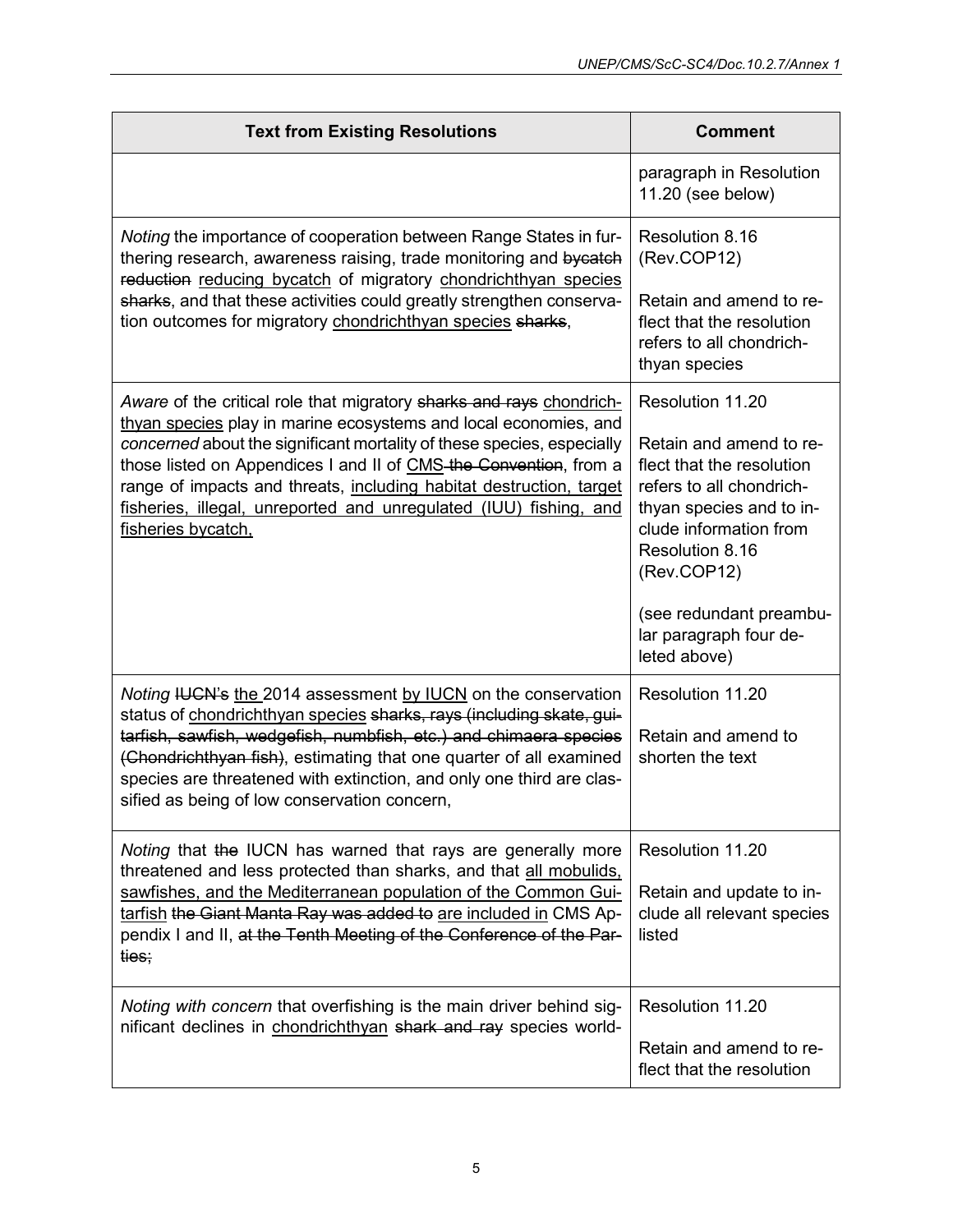| <b>Text from Existing Resolutions</b>                                                                                                                                                                                                                                                                                                                                                                                                                                                                                                                                                                                                                                                                                                                                                                                                                                                                                                                                                                                                                                           | <b>Comment</b>                                                                                                                                                                                                                                                           |
|---------------------------------------------------------------------------------------------------------------------------------------------------------------------------------------------------------------------------------------------------------------------------------------------------------------------------------------------------------------------------------------------------------------------------------------------------------------------------------------------------------------------------------------------------------------------------------------------------------------------------------------------------------------------------------------------------------------------------------------------------------------------------------------------------------------------------------------------------------------------------------------------------------------------------------------------------------------------------------------------------------------------------------------------------------------------------------|--------------------------------------------------------------------------------------------------------------------------------------------------------------------------------------------------------------------------------------------------------------------------|
| wide, threatening many populations, the stability of marine ecosys-<br>tems, sustainable fisheries, shark- and ray-based eco-tourism and<br>food security,                                                                                                                                                                                                                                                                                                                                                                                                                                                                                                                                                                                                                                                                                                                                                                                                                                                                                                                      | refers to all chondrich-<br>thyan species                                                                                                                                                                                                                                |
| Aware that "finning", the removal and retention of the fins of sharks<br>(and some rays) and the discard at sea of the rest of the carcass,<br>is associated with unsustainable mortality and unacceptable waste,                                                                                                                                                                                                                                                                                                                                                                                                                                                                                                                                                                                                                                                                                                                                                                                                                                                               | Resolution 11.20<br>Retain                                                                                                                                                                                                                                               |
| Also aware that the demand for shark (and some rays) fins can fuel<br>unsustainable practices and overexploitation of these species,                                                                                                                                                                                                                                                                                                                                                                                                                                                                                                                                                                                                                                                                                                                                                                                                                                                                                                                                            | Resolution 11.20<br>Retain                                                                                                                                                                                                                                               |
| Recalling the UN Fish Stocks Agreement that aims to ensure the<br>long-term conservation and sustainable use of straddling and<br>highly migratory fish stocks,<br><b>Further recalling and that the United Nations General Assembly</b><br>Resolutions on sustainable fisheries, which have been adopted by<br>consensus Resolutions on sustainable fisheries every year since<br>2007 (62/177, 63/112, 64/72, 65/38, 66/68, and 67/79, 68/71), call-<br>ing upon States to take immediate and concerted action to improve<br>the implementation of and compliance with existing Regional Fish-<br>eries Management Organizations (RFMOs) or arrangement<br>measures that regulate shark fisheries and incidental catch of<br>sharks,<br><b>Emphasizing the importance of in particular those measures that</b><br>prohibit or restrict fisheries conducted solely for the purpose of har-<br>vesting shark fins, and, where necessary, to consider taking other<br>measures, as appropriate, such as requiring that all sharks be<br>landed with each fin naturally attached, | Resolution 11.20<br>Retain and revise to<br>avoid having to update<br>the list of General As-<br>sembly resolutions con-<br>tinuously<br>Split sentence to make it<br>easier to read<br>Add acronym for Re-<br>gional Fisheries Manage-<br>ment Organizations<br>(RFMOs) |
| Aware that, despite past and present scientific research and moni-<br>toring, knowledge of the biology, ecology and population dynamics<br>of many migratory chondrichthyan species sharks and rays is defi-<br>cient, and that it is necessary to promote stronger co-operation<br>among fishing nations on research, monitoring, enforcement and<br>compliance in order to effectively implement conservation<br>measures,                                                                                                                                                                                                                                                                                                                                                                                                                                                                                                                                                                                                                                                    | Resolution 11.20<br>Retain and amend to re-<br>flect that the resolution<br>refers to all chondrich-<br>thyan species                                                                                                                                                    |
| Noting that several RFMOs have adopted science-based conser-<br>vation and management measures, applicable to all fishing vessels<br>operating within the RFMO Convention areas, aiming at eradicating                                                                                                                                                                                                                                                                                                                                                                                                                                                                                                                                                                                                                                                                                                                                                                                                                                                                          | Resolution 11.20<br>Retain and amend to re-<br>flect that the resolution                                                                                                                                                                                                 |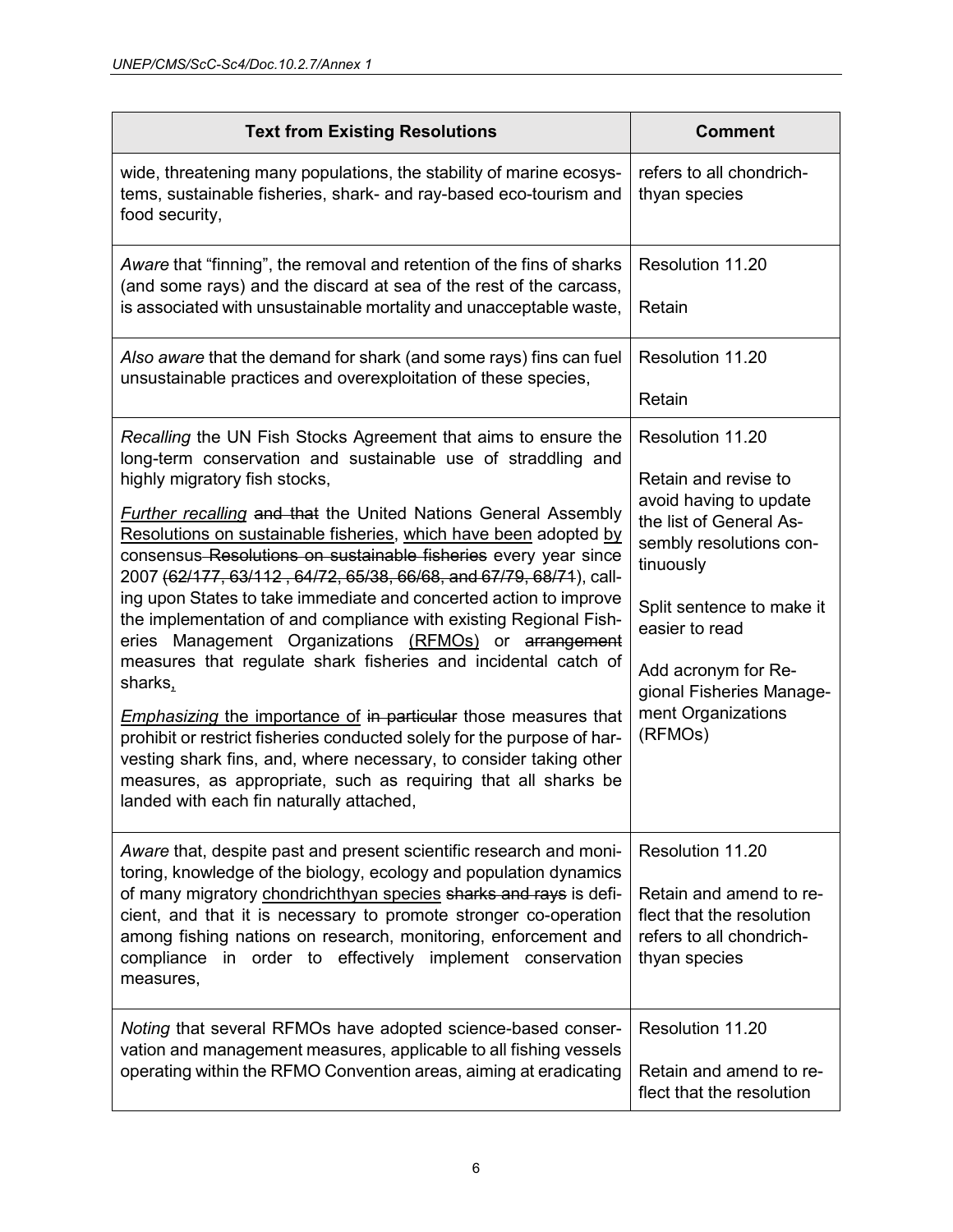| <b>Text from Existing Resolutions</b>                                                                                                                                                                                                                                                                                                                                                                                                                                       | <b>Comment</b>                                                                                                                                  |
|-----------------------------------------------------------------------------------------------------------------------------------------------------------------------------------------------------------------------------------------------------------------------------------------------------------------------------------------------------------------------------------------------------------------------------------------------------------------------------|-------------------------------------------------------------------------------------------------------------------------------------------------|
| shark finning and ensuring protection and sustainable manage-<br>ment of specific sharks chondrichthyan species harvested as target<br>and/or bycatch species,                                                                                                                                                                                                                                                                                                              | refers to all chondrich-<br>thyan species                                                                                                       |
| Further noting that CITES lists a number of species that are also<br>included in CMS Appendices, including all species of sawfishes.<br>listed in CITES Appendix I, - with effect from 14 September 2014,<br>eight species of shark and all manta rays are included in Appendix<br>Il of the Convention on the International Trade in Endangered Spe-<br>cies (CITES), and that all species of sawfishes are listed in Appen-<br><del>dix I;</del>                          | Resolution 11.20<br>Retain and make more<br>general to avoid having<br>to update information on<br><b>CITES-listed species</b><br>continuously. |
| Emphasizing the importance of the International Plan of Action for<br>the Conservation and Management of Sharks, which was adopted<br>by the Food and Agriculture Organization (FAO) of the United Na-<br>tions in 1999, in providing guidance on the development of such<br>measures, and welcoming the fact that the majority of the <b>FAO-18</b><br>out of 26 top fishing nations recognized by FAO hasve adopted<br>National Plans of Action for Sharks (NPOA-Sharks), | Resolution 11.20<br>Retain and make more<br>general to avoid having<br>to update the numbers<br>continuously.                                   |
| Further emphasizing the prominent role of RFMOs in establishing<br>conservation and management measures for chondrichthyan spe-<br>cies sharks, many of which are binding upon all fishing vessels op-<br>erating within the RFMO Convention areas, based on best availa-<br>ble data and scientific advice provided by their Scientific Commit-<br>tees,                                                                                                                   | Resolution 11.20<br>Retain and amend to re-<br>flect that the resolution<br>refers to all chondrich-<br>thyan species                           |
| Recalling Recommendation 8.16 on the Conservation of Migratory<br>Sharks requesting all Parties to strengthen measures to protect mi-<br>gratory shark species against threats, including habitat destruction,<br>IUU fishing, and fisheries bycatch, and                                                                                                                                                                                                                   | Resolution 11.20<br>Redundant as Recom-<br>mendation 8.16, which<br>was partially repealed at<br>COP12, is currently be-<br>ing consolidated    |
| Recalling the obligations in Article III (5) of the Convention, which<br>prohibits the taking of Appendix I-listed species and of Resolution<br>12.22 on Bycatch, which requests all Parties "as a matter of gravity,<br>to continue and strengthen measures within fisheries under their<br>control [], to minimize as far as possible the incidental mortality<br>оf<br>migratory<br>species<br>listed<br><b>Appendices</b><br>in<br>and II".                             | New paragraph                                                                                                                                   |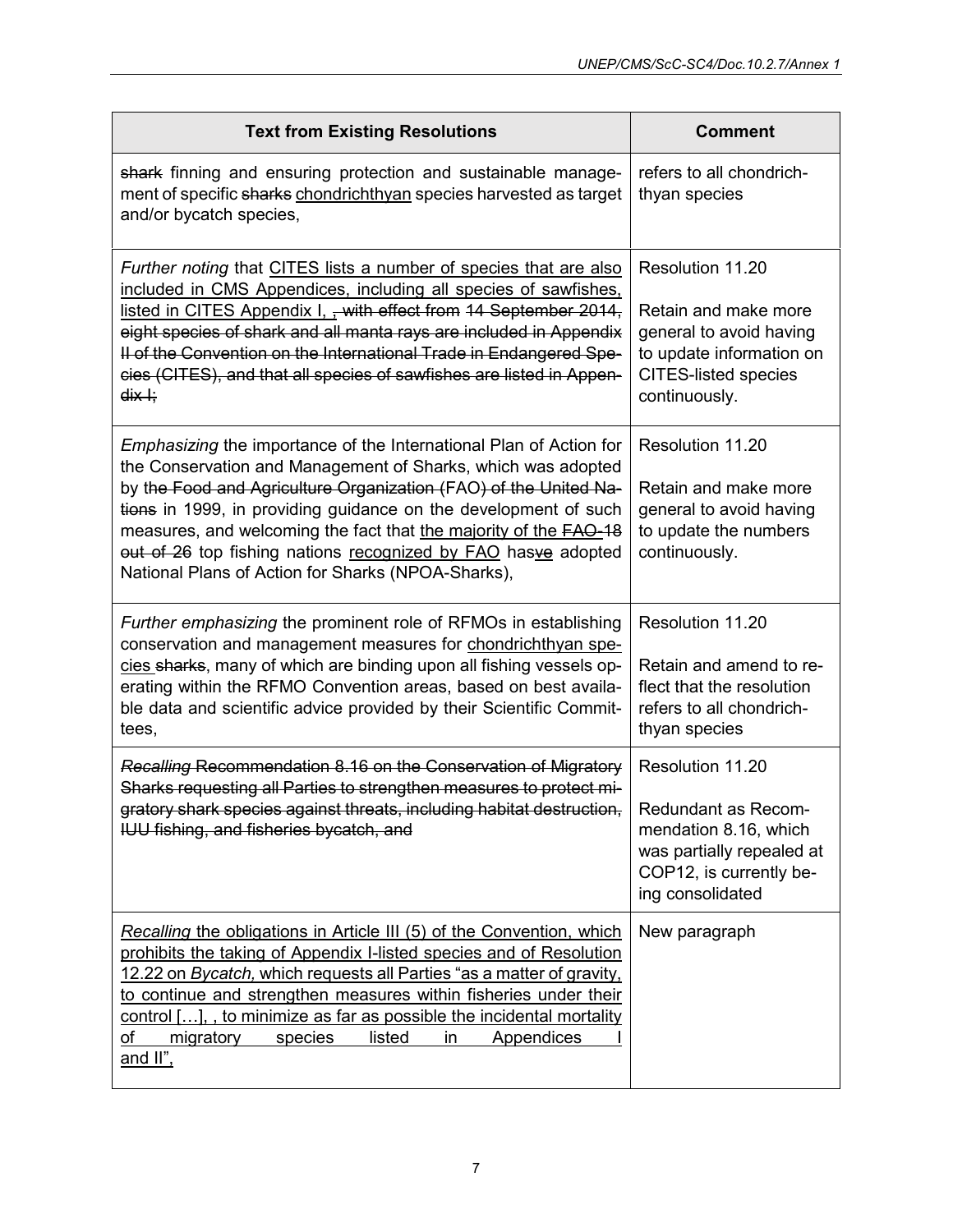| <b>Text from Existing Resolutions</b>                                                                                                                                                                                                                                                                                                                                                                                                                            | <b>Comment</b>                                                                                    |
|------------------------------------------------------------------------------------------------------------------------------------------------------------------------------------------------------------------------------------------------------------------------------------------------------------------------------------------------------------------------------------------------------------------------------------------------------------------|---------------------------------------------------------------------------------------------------|
| Recalling Resolution 12.12 on Bycatch, which requests Parties "to<br>improve reporting of bycatch information and data in their CMS Na-<br>tional Reports, or via their reports to CMS daughter agreements,<br><u>[]", and</u>                                                                                                                                                                                                                                   | New paragraph                                                                                     |
| Recalling the establishment of the CMS Memorandum of Under-<br>standing on the Conservation of Migratory Sharks (Sharks MOU)<br>in 2010, which aims to achieve and maintain a favourable conser-<br>vation status for migratory sharks based on the best available sci-<br>entific information, taking into account the socio-economic and<br>other values of these species, and the Conservation Plan for Mi-<br>gratory Sharks in Annex III of the Sharks MOU. | Resolution 11.20<br>Retain                                                                        |
| The Conference of the Parties to the<br>Convention on the Conservation of Migratory Species of Wild Animals                                                                                                                                                                                                                                                                                                                                                      |                                                                                                   |
| 1.<br>Requests all Parties to strengthen measures to protect mi-<br>gratory shark chondrichthyan species against threatening<br>processes, including habitat destruction, IUU fishing and fish-<br>eries bycatch;                                                                                                                                                                                                                                                | Resolution 8.16<br>(Rev.COP12)                                                                    |
|                                                                                                                                                                                                                                                                                                                                                                                                                                                                  | Retain and amend to re-<br>flect that the resolution<br>refers to all chondrich-<br>thyan species |
| <b>Encourages the FAO Committee on Fisheries to promote</b><br><u>2. </u><br>greater uptake of the International Plan of Action for the Con-<br>servation and Management of Sharks as a matter of urgency;                                                                                                                                                                                                                                                       | Resolution 8.16<br>(Rev.COP12)                                                                    |
|                                                                                                                                                                                                                                                                                                                                                                                                                                                                  | Repeal (redundant and<br>covered by para 3 of<br>Res. 11.20)                                      |
| Requests the Secretariat to explore future avenues of coop-<br>$\frac{3}{2}$<br>eration with the FAO Committee on Fisheries, and CITES as<br>well as with Range States of migratory sharks that will lead to<br>enhanced protection, conservation and management of these<br>sharks.                                                                                                                                                                             | Resolution 8.16<br>(Rev.COP12)                                                                    |
|                                                                                                                                                                                                                                                                                                                                                                                                                                                                  | Repeal in part and merge<br>aspects with para 13 of<br>Res. 11.20                                 |
| 4.2. Urges Parties to ensure that all fishing and trade of sharks and<br>rays chondrichthyan species are ecologically sustainable, and<br>noting that a lack of scientific data does not preclude conser-<br>vation or fisheries management action towards this objective;                                                                                                                                                                                       | Resolution 11.20                                                                                  |
|                                                                                                                                                                                                                                                                                                                                                                                                                                                                  | Retain and amend to re-<br>flect that the resolution<br>refers to all chondrich-<br>thyan species |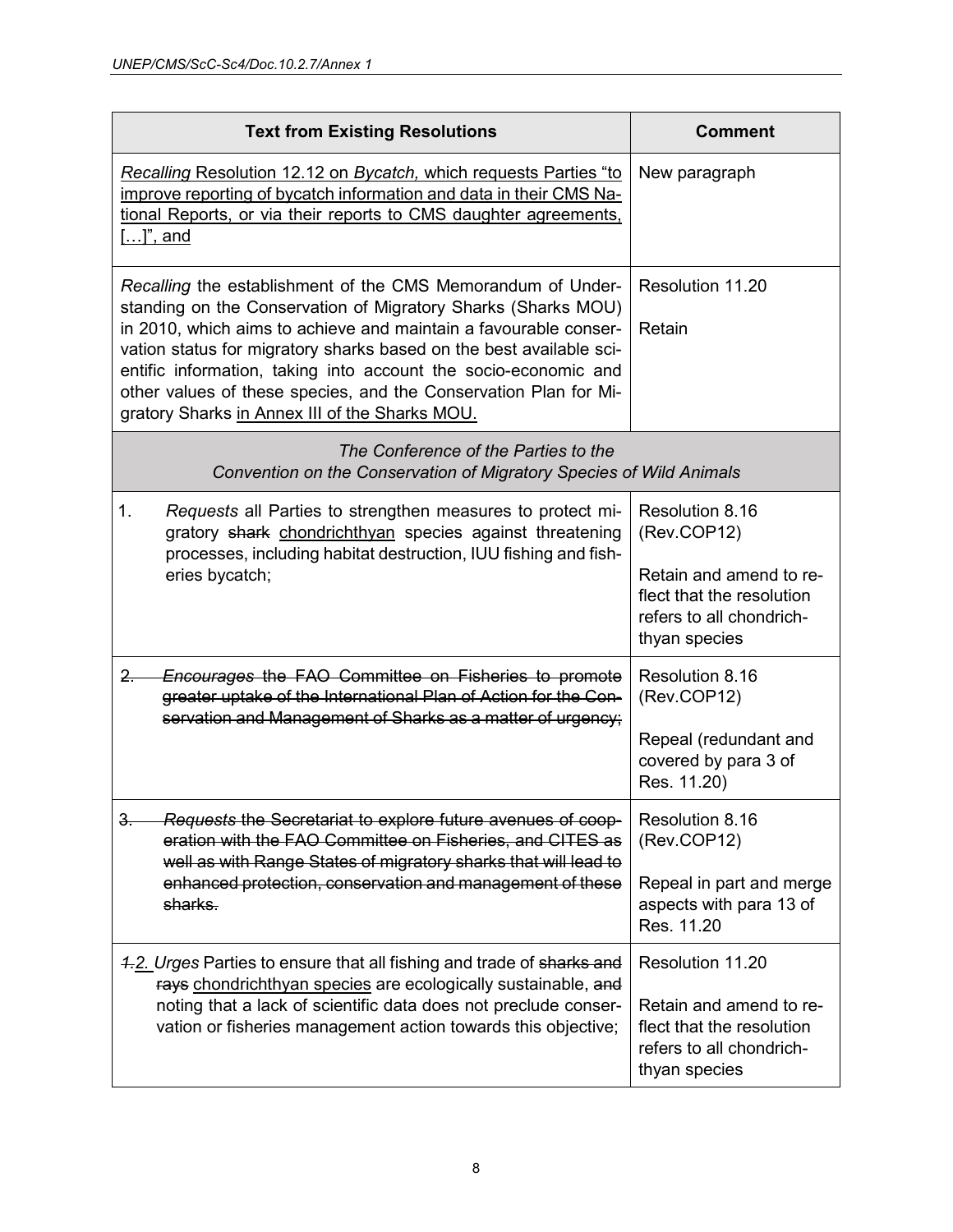| <b>Text from Existing Resolutions</b>                                                                                                                                                                                                                                                                                                                                                                                   | <b>Comment</b>                                                                                    |
|-------------------------------------------------------------------------------------------------------------------------------------------------------------------------------------------------------------------------------------------------------------------------------------------------------------------------------------------------------------------------------------------------------------------------|---------------------------------------------------------------------------------------------------|
| 2.3. Further urges Parties to take steps to eliminate shark finning<br>where they have not already done so, including implementing<br>measures such as prohibiting the removal of sharks fins at sea<br>and discarding the carcass at sea, requiring sharks chondrich-<br>thyan species to be landed with all fins naturally attached, or<br>other measures in line with applicable UN General Assembly<br>Resolutions; | Resolution 11.20<br>Retain and amend to re-                                                       |
|                                                                                                                                                                                                                                                                                                                                                                                                                         | flect that the resolution<br>refers to all chondrich-<br>thyan species                            |
| 3.4. Further urges Parties, where they have not already done so, to<br>develop and implement National Plans of Action for Sharks<br>(NPOA-SHARKS) in accordance with FAO's International Plan<br>of Action for Sharks-IPOA-SHARKS;                                                                                                                                                                                      | Resolution 11.20                                                                                  |
|                                                                                                                                                                                                                                                                                                                                                                                                                         | Retain and delete the full<br>name of "IPOA-<br>SHARKS"                                           |
| 4. 5. Further urges Parties to comply with existing conservation and<br>management measures in particular those of Regional Fisher-                                                                                                                                                                                                                                                                                     | Resolution 11.20                                                                                  |
| ies Management Organizations (RFMOs), where applicable, in-<br>cluding compliance with data collection and submission re-<br>quirements/ obligations to allow for reliable stock assessments<br>by the Scientific Committees of these bodies;                                                                                                                                                                           | Retain and delete full<br>name of RFMOs as it<br>was spelled out above.                           |
| 5.6. Further urges Parties to develop and implement guidelines and<br>procedures for implementing the provisions of CITES regulat-<br>ing the trade of shark chondrichthyan species products deriving<br>from species listed under the Appendices of the Convention;                                                                                                                                                    | Resolution 11.20                                                                                  |
|                                                                                                                                                                                                                                                                                                                                                                                                                         | Retain and amend to re-<br>flect that the resolution<br>refers to all chondrich-<br>thyan species |
| 6.7. Encourages Parties to identify the needs of training and capac-<br>ity development in research, species specific data collection<br>and monitoring, and to facilitate initiatives to enhance institu-<br>tional capacities and competencies in shark and ray chon-<br>drichthyan species identification, management and conserva-<br>tion techniques;                                                              | Resolution 11.20                                                                                  |
|                                                                                                                                                                                                                                                                                                                                                                                                                         | Retain and amend to re-<br>flect that the resolution<br>refers to all chondrich-<br>thyan species |
| 7.8. Requests Parties to improve the biological and ecological<br>knowledge of migratory elasmobranchs chondrichthyan spe-                                                                                                                                                                                                                                                                                              | Resolution 11.20                                                                                  |
| cies' populations and identify ways to make fishing gear more<br>selective to support effective conservation measures through<br>research, monitoring and information exchange and promote<br>population assessments and research including within the<br>framework of RFMOs and their scientific bodies where appli-<br>cable;                                                                                         | Retain and amend to re-<br>flect that the resolution<br>refers to all chondrich-<br>thyan species |
| 8.9. <i>Encourages</i> Parties to prioritize programmes to monitor and<br>document directed shark and ray fisheries for chondrichthyan                                                                                                                                                                                                                                                                                  | Resolution 11.20                                                                                  |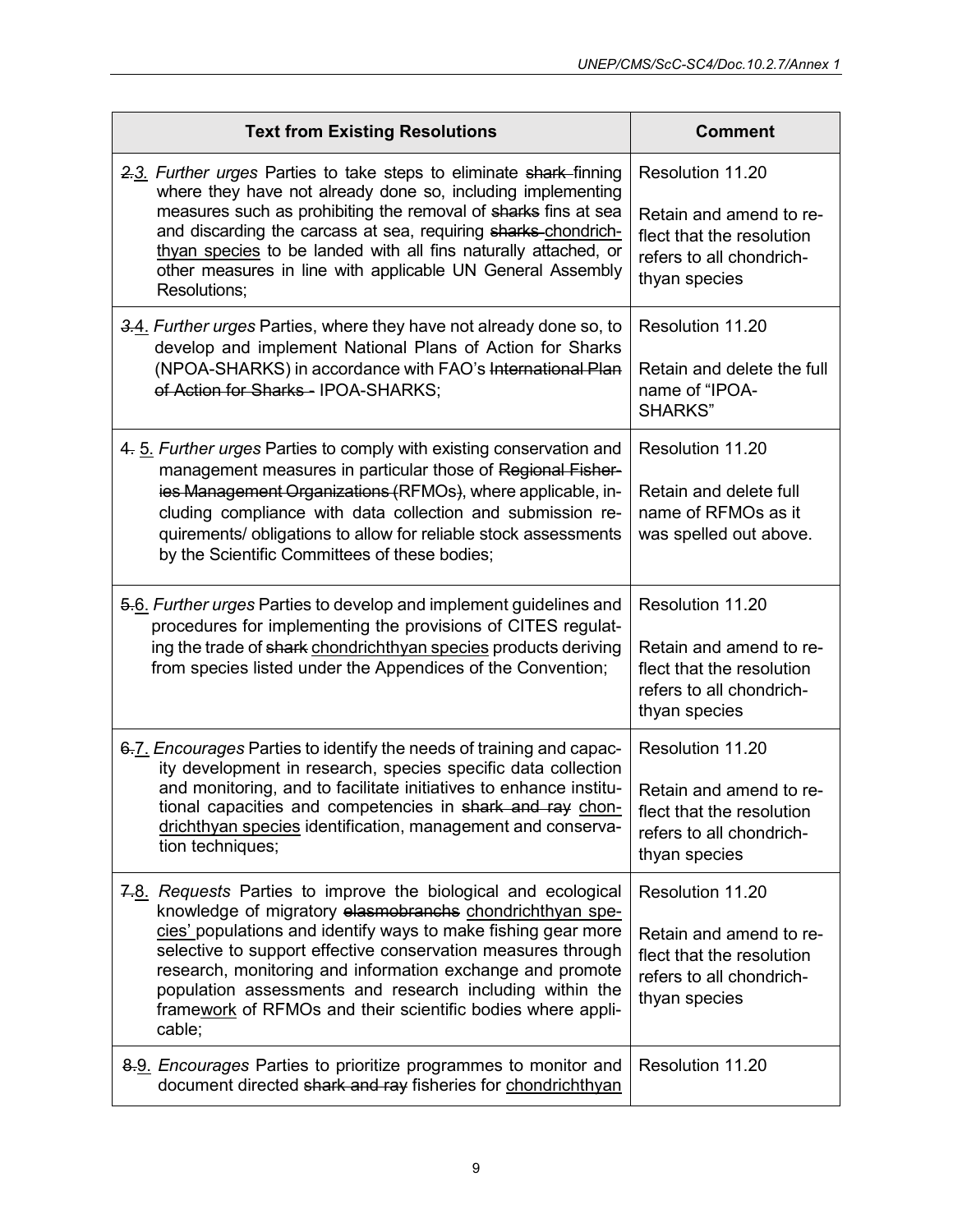| <b>Text from Existing Resolutions</b>                                                                                                                                                                                                                                                                                                                                                                  | <b>Comment</b>                                                                                                                                                                                                                                       |
|--------------------------------------------------------------------------------------------------------------------------------------------------------------------------------------------------------------------------------------------------------------------------------------------------------------------------------------------------------------------------------------------------------|------------------------------------------------------------------------------------------------------------------------------------------------------------------------------------------------------------------------------------------------------|
| species and those fisheries where sharks and rays chondrich-<br>thyan species are a significant bycatch, which may include<br>vessel monitoring systems, port inspections and on-board ob-<br>server or electronic monitoring programmes;                                                                                                                                                              | Retain and amend to be<br>more specific and to re-<br>flect that the resolution<br>refers to all chondrich-<br>thyan species                                                                                                                         |
| 9.10. Further encourages Parties, where appropriate, to promote<br>the establishment of science-based conservation targets for<br>migratory chondrichthyan species sharks and rays, and indi-<br>cators to assess progress towards reaching these targets, in-<br>cluding within the RFMOs where applicable;                                                                                           | Resolution 11.20<br>Retain and amend to re-<br>flect that the resolution<br>refers to all chondrich-<br>thyan species                                                                                                                                |
| 10.11. Requests Parties to identify and conserve critical habitats<br>and life stages, and migration routes, with a view to contrib-<br>uting to the development and implementation of effective<br>conservation and sustainable management measures,<br>based on the best available scientific knowledge and the<br>precautionary approach;                                                           | Resolution 11.20<br>Retain                                                                                                                                                                                                                           |
| 44.12. Encourages Parties, RFMOs and other relevant bodies to<br>minimize the impact of fishing in migration corridors and<br>other habitats deemed critical to the recovery and sustaina-<br>bility of shark and ray-chondrichthyan species populations,<br>including those that straddle jurisdictional boundaries;                                                                                  | Resolution 11.20<br>Retain and amend to re-<br>flect that the resolution<br>refers to all chondrich-<br>thyan species                                                                                                                                |
| 12.13. Invites Parties, Range States, and Cooperating Partners<br>non-Range States, Inter-Governmental and Non-Govern-<br>mental Organizations, and other relevant bodies and enti-<br>ties to sign the Sharks MOU as Signatory or Cooperating<br>Partners and engage in conservation and research<br>measures in order to prevent the unsustainable use of<br>sharks and rays chondrichthyan species; | Resolution 11.20<br>Retain and amend to re-<br>flect that non-Range<br>States, Inter-Governmen-<br>tal and Non-Governmen-<br>tal Organizations, or<br>other relevant bodies be-<br>come Cooperating Part-<br>ners only after signature<br>of the MOU |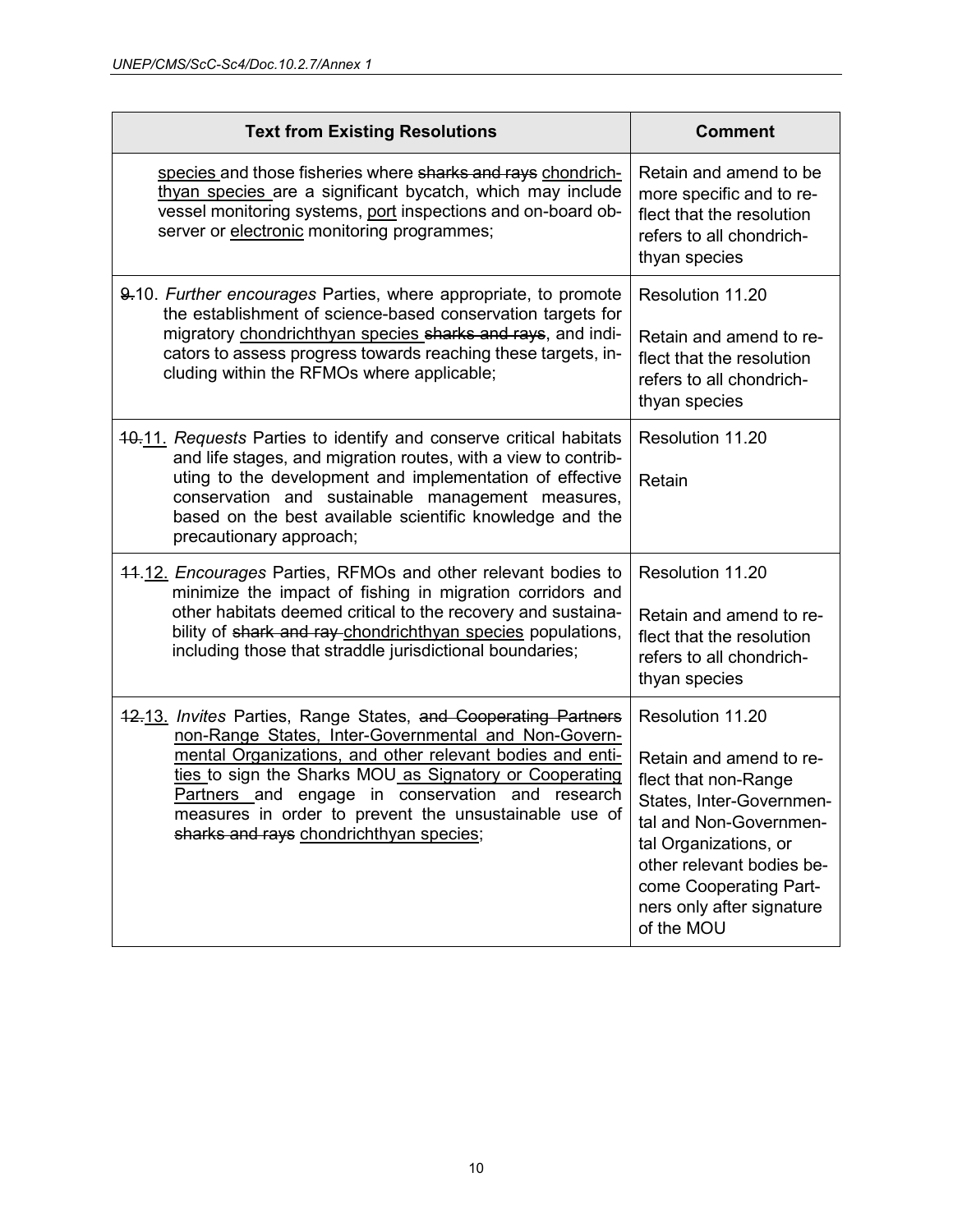|     | <b>Text from Existing Resolutions</b>                                                                                                                                                                                                                                                                                                                                                                                                                                        | <b>Comment</b>                                                                                                        |
|-----|------------------------------------------------------------------------------------------------------------------------------------------------------------------------------------------------------------------------------------------------------------------------------------------------------------------------------------------------------------------------------------------------------------------------------------------------------------------------------|-----------------------------------------------------------------------------------------------------------------------|
|     | 13.14. <i>Instructs</i> the Secretariat to continue to liaise with FAO,<br>RFMOs, CITES, civil society and other relevant stakehold-<br>ers and to explore future avenues of cooperation in order to<br>promote coordinated actions that will lead to enhanced pro-<br>tection, conservation and management of chondrichthyan<br>species; for the conservation and sustainable use of sharks<br>and rays; and                                                                | Resolution 11.20<br>Retain and amend to in-<br>clude elements from par-<br>agraph 3 of Resolution<br>8.16 (Rev Cop12) |
|     | 14.15. Encourages Parties to bring to the attention of FAO, RFMOs<br>and other relevant bodies the objectives of CMS and the<br>CMS Sharks MOU with regard to the conservation of chon-<br>drichthyan species Sharks and Rays with the aim to ensure<br>cooperation, complementarities and improve efficiency of<br>global instruments and bodies sharing similar objectives in<br>relation to elasmobranchs the conservation and manage-<br>ment of chondrichthyan species; | Resolution 11.20<br>Retain and amend to re-<br>flect that the resolution<br>refers to all chondrich-<br>thyan species |
| 16. | Parties<br>Urges<br>to<br>prohibit<br>the<br>οf<br>use<br>Appendix I-listed chondrichthyan species, including those<br>that were caught as bycatch;                                                                                                                                                                                                                                                                                                                          | New paragraph                                                                                                         |
| 17. | <b>Further urges Parties to prohibit the import of chondrichthyan</b><br>species listed in Appendix I that were captured by a non-<br>Party;                                                                                                                                                                                                                                                                                                                                 | New paragraph                                                                                                         |
| 18. | <b>Further urges Parties to enact and enforce national legisla-</b><br>tion to protect chondrichthyan species listed in Appendix I;                                                                                                                                                                                                                                                                                                                                          | New paragraph                                                                                                         |
| 19. | Requests Parties to report in their National Reports on by-<br>catch of chondrichthyan species listed in Appendix I that oc-<br>curred in their areas of jurisdiction and by their flag vessels<br>that are engaged outside national jurisdictional limits; and                                                                                                                                                                                                              | New paragraph                                                                                                         |
|     | <b>Final Provisions</b>                                                                                                                                                                                                                                                                                                                                                                                                                                                      | New header                                                                                                            |
| 20. | Repeals<br>(a) Resolution 8.16 (Rev. COP12) Migratory Sharks;<br>(b) Resolution 11.20 Conservation of Sharks and Rays.                                                                                                                                                                                                                                                                                                                                                       | New text to reflect con-<br>solidation                                                                                |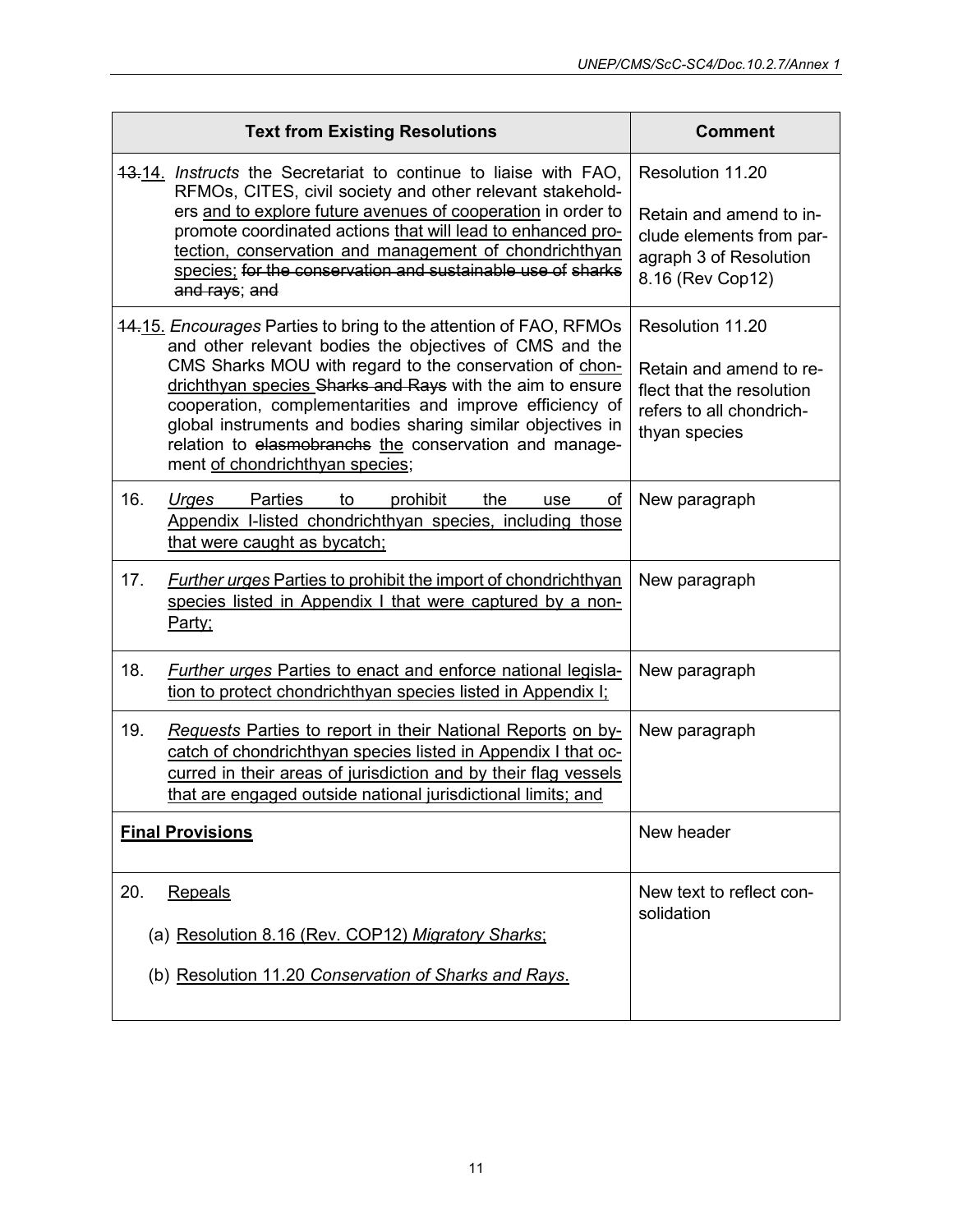**ANNEX 2**

#### DRAFT RESOLUTION

#### **CHONDRICHTHYAN SPECIES (SHARKS, RAYS, SKATES AND CHIMAERAS)**

*Recalling* previous related decisions of the Conference of the Parties including Resolution 8.6 (Rev. COP12) and Resolution 11.20 on sharks and rays,

*Acknowledging* the obligations of the global community to conserve, protect and manage migratory sharks as underpinned by, inter alia, the Convention on Biological Diversity (CBD), the Convention on the Conservation of Migratory Species of Wild Animals (CMS), the Convention on International Trade in Endangered Species of Wild Fauna and Flora (CITES), the United Nations Convention on the Law of the Sea, the United Nations Agreement for the Implementation of the Provisions of the United Nations Convention on the Law of the Sea of 10 December 1982 relating to the Conservation and Management of Straddling Fish Stocks and Highly Migratory Fish Stocks and the United Nations Food and Agriculture Organization (FAO) International Plan of Action for the Conservation and Management of Sharks (IPOA-Sharks), and FAO's Committee on Fisheries,

*Recognizing* that under CMS, Range States should take action to conserve, protect and manage migratory species, and endeavour to conclude Agreements to promote the conservation and management of migratory species,

*Noting* that several chondrichthyan species are already listed in Appendices I and II,

*Noting* the importance of cooperation between Range States in furthering research, awareness raising, trade monitoring and reducing bycatch of migratory chondrichthyan species, and that these activities could greatly strengthen conservation outcomes for migratory chondrichthyan species,

*Aware* of the critical role that migratory sharks and rays play in marine ecosystems and local economies, and concerned about the significant mortality of these species, especially those listed on Appendices I and II of CMS, from a range of impacts and threats, including habitat destruction, target fisheries, illegal, unreported and unregulated (IUU) fishing, and fisheries bycatch,

*Noting* the 2014 assessment by IUCN on the conservation status of chondrichthyan species, estimating that one quarter of all examined species are threatened with extinction, and only one third are classified as being of low conservation concern,

*Noting* that IUCN has warned that rays are generally more threatened and less protected than sharks, and that all mobulids, sawfishes, and the Mediterranean population of the Common Guitarfish are included in CMS Appendices I and II,

*Noting* with concern that overfishing is the main driver behind significant declines in chondrichthyan species worldwide, threatening many populations, the stability of marine ecosystems, sustainable fisheries, shark- and ray-based eco-tourism and food security,

*Aware* that "finning", the removal and retention of the fins of sharks (and some rays) and the discard at sea of the rest of the carcass, is associated with unsustainable mortality and unacceptable waste,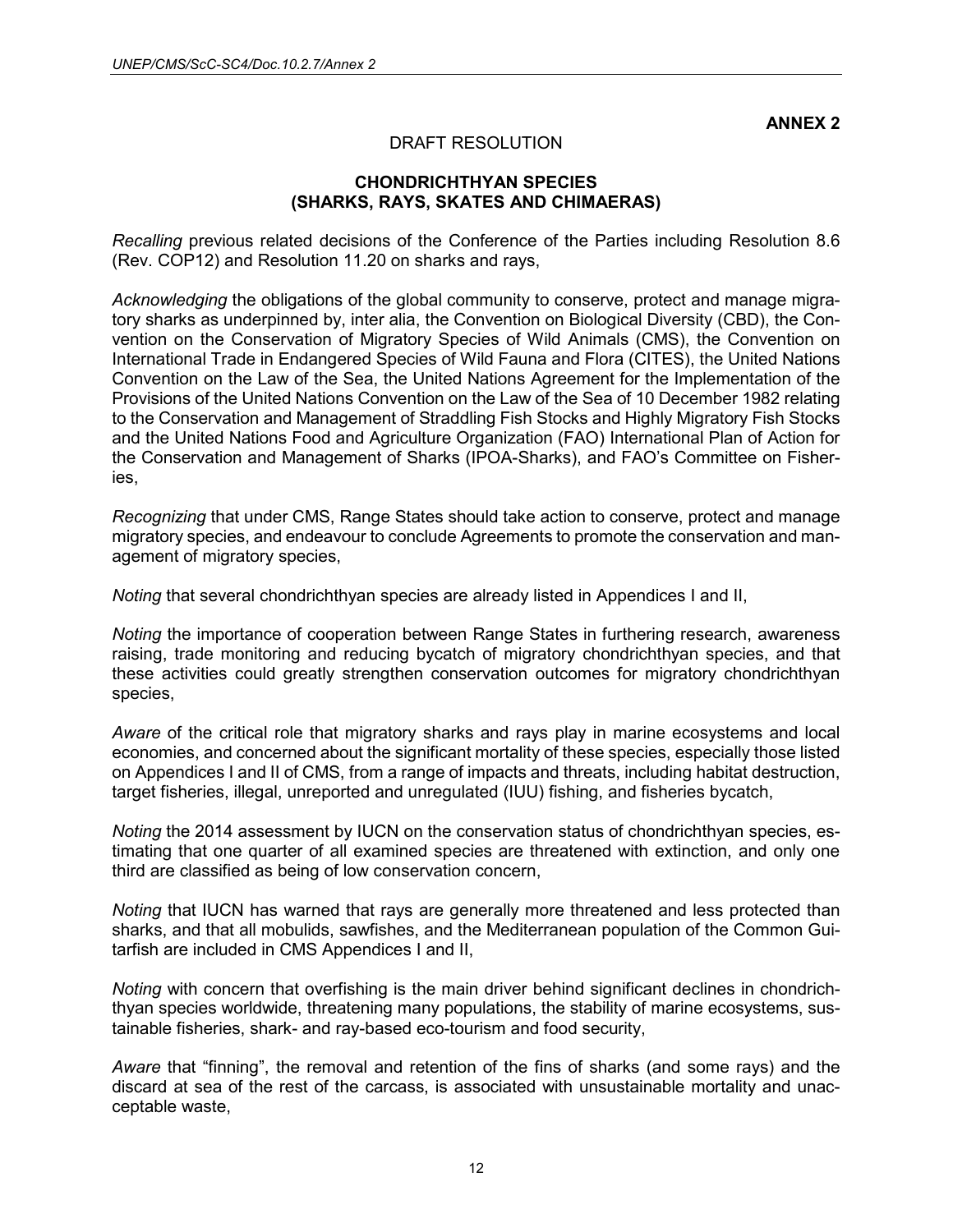*Also aware* that the demand for shark (and some rays) fins can fuel unsustainable practices and overexploitation of these species,

*Recalling* the UN Fish Stocks Agreement that aims to ensure the long-term conservation and sustainable use of straddling and highly migratory fish stocks,

*Further recalling* the United Nations General Assembly Resolutions on sustainable fisheries, which have been adopted by consensus every year since 2007 to this date, calling upon States to take immediate and concerted action to improve the implementation of and compliance with existing Regional Fisheries Management Organizations (RFMOs) or measures that regulate shark fisheries and incidental catch of sharks,

*Emphasizing* the importance of those measures that prohibit or restrict fisheries conducted solely for the purpose of harvesting shark fins, and, where necessary, to consider taking other measures, as appropriate, such as requiring that all sharks be landed with each fin naturally attached,

*Aware* that, despite past and present scientific research and monitoring, knowledge of the biology, ecology and population dynamics of many migratory chondrichthyan species is deficient, and that it is necessary to promote stronger co-operation among fishing nations on research, monitoring, enforcement and compliance in order to effectively implement conservation measures,

*Noting* that several RFMOs have adopted science-based conservation and management measures, applicable to all fishing vessels operating within the RFMO Convention areas, aiming at eradicating shark finning and ensuring protection and sustainable management of specific chondrichthyan species harvested as target and/or bycatch species,

*Further noting* that CITES lists a number of species that are also included in CMS Appendices, including all species of sawfishes in CITES Appendix I,

*Emphasizing* the importance of the International Plan of Action for the Conservation and Management of Sharks, which was adopted by FAO in 1999, in providing guidance on the development of such measures, and welcoming the fact that the majority of the top fishing nations recognized by FAO has adopted National Plans of Action for Sharks (NPOA-Sharks),

*Further emphasizing* the prominent role of RFMOs in establishing conservation and management measures for chondrichthyan species, many of which are binding upon all fishing vessels operating within the RFMO Convention areas, based on best available data and scientific advice provided by their Scientific Committees,

*Recalling* the obligations in Article III (5) of the Convention, which prohibits the taking of Appendix I-listed species and of Resolution 12.22 on *Bycatch,* which requests all Parties *"as a matter of gravity, to continue and strengthen measures within fisheries under their control […], , to minimize as far as possible the incidental mortality of migratory species listed in Appendices I and II",*

*Recalling Resolution 12.12 on "Bycatch"* which requests Parties *"to improve reporting of bycatch information and data in their CMS National Reports, or via their reports to CMS daughter agreements, […]", and*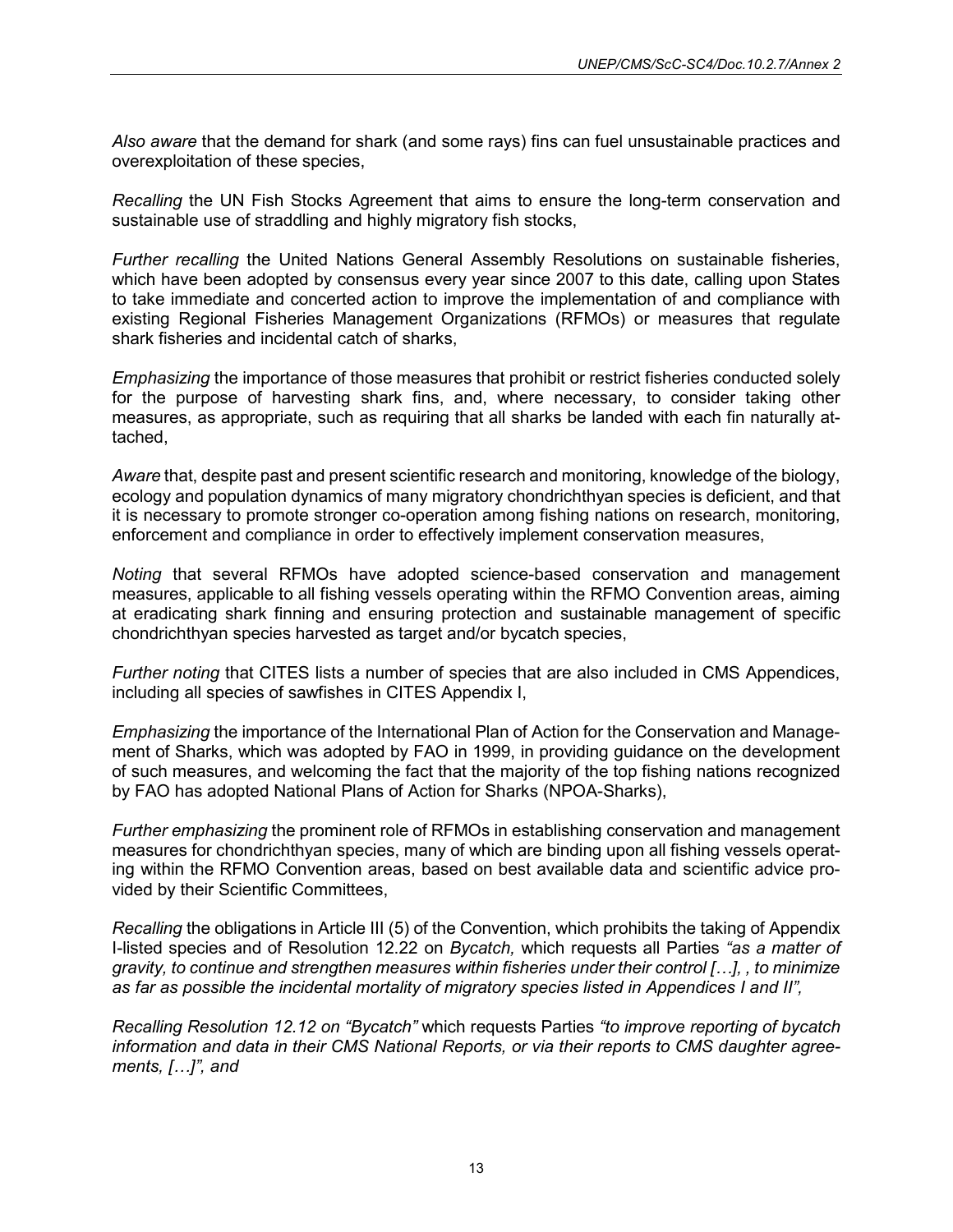*Recalling* the establishment of the CMS Memorandum of Understanding on the Conservation of Migratory Sharks (Sharks MOU) in 2010, which aims to achieve and maintain a favourable conservation status for migratory sharks based on the best available scientific information, taking into account the socio-economic and other values of these species, and the first Meeting of the Signatories in 2012 where the Conservation Plan for Migratory Sharks was adopted;

> The Conference of the Parties to the Convention on the Conservation of Migratory Species of Wild Animals

- 1. *Requests* all Parties to strengthen measures to protect migratory chondrichthyan species against threatening processes, including habitat destruction, IUU fishing and fisheries bycatch;
- 2. *Urges* Parties to ensure that all fishing and trade of chondrichthyan species are ecologically sustainable, noting that a lack of scientific data does not preclude conservation or fisheries management action towards this objective;
- 3. *Further urges* Parties to take steps to eliminate finning, where they have not already done so, including implementing measures such as prohibiting the removal of fins at sea and discarding the carcass at sea, requiring chondrichthyan species to be landed with all fins naturally attached, or other measures in line with applicable UN General Assembly Resolutions;
- 4. *Further urges* Parties, where they have not already done so, to develop and implement National Plans of Action for Sharks (NPOA-SHARKS) in accordance with FAO's International Plan of Action for Sharks - IPOA-SHARKS;
- 5. *Further urges* Parties to comply with existing conservation and management measures in particular those of RFMOs, where applicable, including compliance with data collection and submission requirements/obligations to allow for reliable stock assessments by the Scientific Committees of these bodies;
- 6. *Further urges* Parties to develop and implement guidelines and procedures for implementing the provisions of CITES regulating the trade of chondrichthyan species products deriving from species listed under the Appendices of that Convention;
- 7. *Encourages* Parties to identify the needs of training and capacity development in research, species-specific data collection and monitoring, and to facilitate initiatives to enhance institutional capacities and competencies in chondrichthyan species identification, management and conservation techniques;
- 8. *Requests* Parties to improve the biological and ecological knowledge of migratory chondrichthyan species populations and identify ways to make fishing gear more selective to support effective conservation measures through research, monitoring and information exchange and promote population assessments and research including within the framework of RFMOs and their scientific bodies, where applicable;
- 9. *Encourages* Parties to prioritize programmes to monitor and document directed fisheries for chondrichthyan species and those fisheries where chondrichthyan species are a significant bycatch, which may include vessel monitoring systems, port inspections, and onboard observer or electronic monitoring programmes;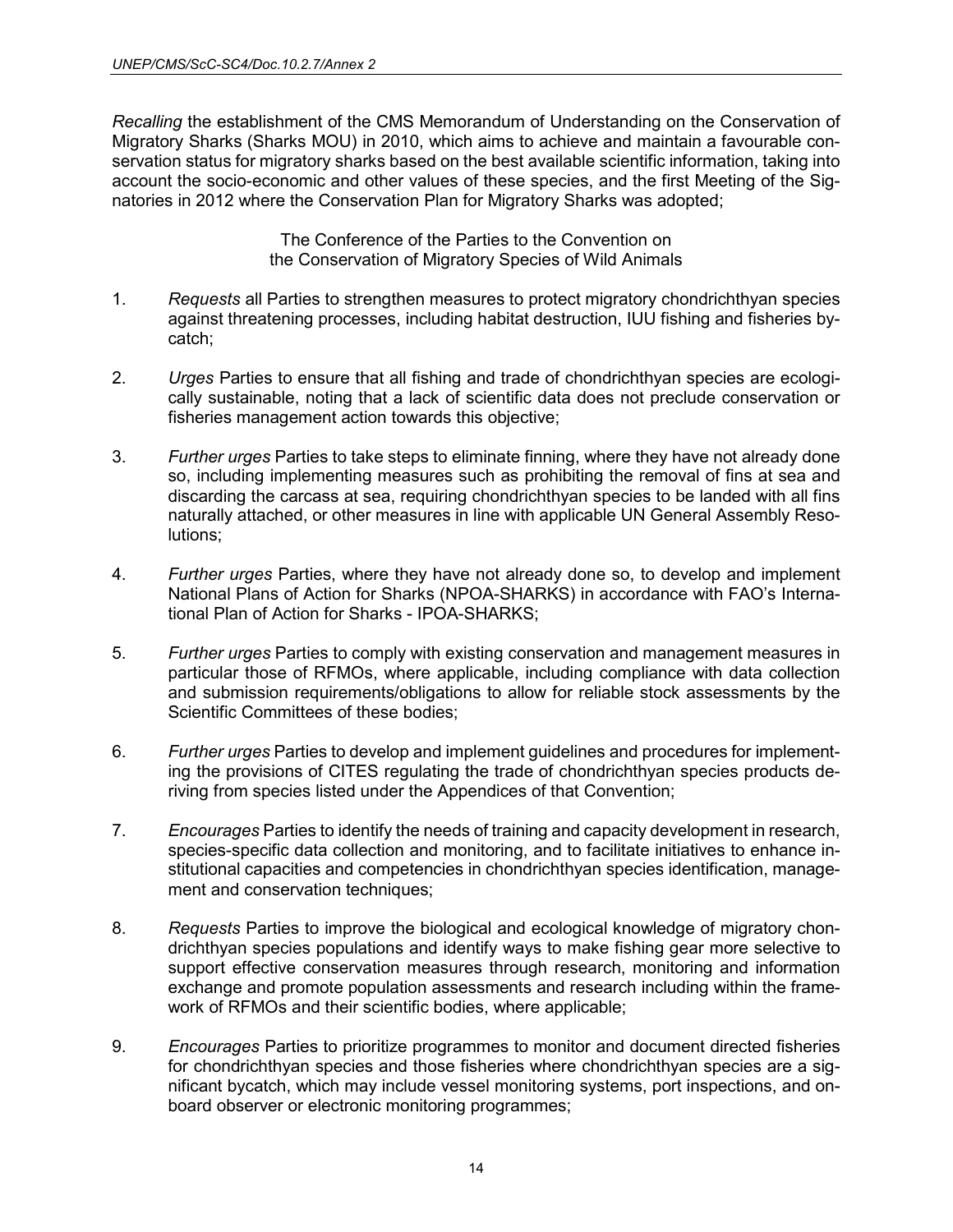- 10. *Further encourages* Parties, where appropriate, to promote the establishment of sciencebased conservation targets for migratory chondrichthyan species, and indicators to assess progress towards reaching these targets, including within the RFMOs where applicable;
- 11. *Requests* Parties to identify and conserve critical habitats and life stages, and migration routes, with a view to contributing to the development and implementation of effective conservation and sustainable management measures, based on the best available scientific knowledge and the precautionary approach;
- 12. *Encourages* Parties, RFMOs and other relevant bodies to minimize the impact of fishing in migration corridors and other habitats deemed critical to the recovery and sustainability of chondrichthyan species populations, including those that straddle jurisdictional boundaries;
- 13. *Invites* Parties, Range States, non-Range States, Inter-Governmental and Non-Governmental Organizations, and other relevant bodies and entities to sign the Sharks MOU as Signatory or Cooperating Partner and engage in conservation and research measures in order to prevent the unsustainable use of chondrichthyan species;
- 14. *Instructs* the Secretariat to continue to liaise with FAO, RFMOs, CITES, civil society and other relevant stakeholders and to explore future avenues of cooperation in order to promote coordinated actions that will lead to enhanced protection, conservation and management of chondrichthyan species;
- 15. *Encourages* Parties to bring to the attention of FAO, RFMOs and other relevant bodies the objectives of CMS and the CMS Sharks MOU with regard to the conservation of chondrichthyan species with the aim to ensure cooperation, complementarities and improve efficiency of global instruments and bodies sharing similar objectives in relation to the conservation and management of chondrichthyan species;
- 16. *Agrees* to prohibit the use of Appendix I-listed chondrichthyan species, including those that were caught as bycatch;
- 17. *Further agrees* to prohibit the import of chondrichthyan species listed in Appendix I that were captured by a non-Party;
- 18. *Urges* Parties to enact and enforce national legislation to protect chondrichthyan species listed in Appendix I;
- 19. *Requests* Parties to report in their National Reports on bycatch of chondrichthyan species listed in Appendix I that occurred within their areas of jurisdiction, and by their flag vessels engaged outside national jurisdictional limits; and

## **Final Provisions**

- 20. *Repeals* 
	- (a) Resolution 8.16 (Rev. COP12) *Migratory Sharks*;
	- (b) Resolution 11.20 *Conservation of Sharks and Rays*.